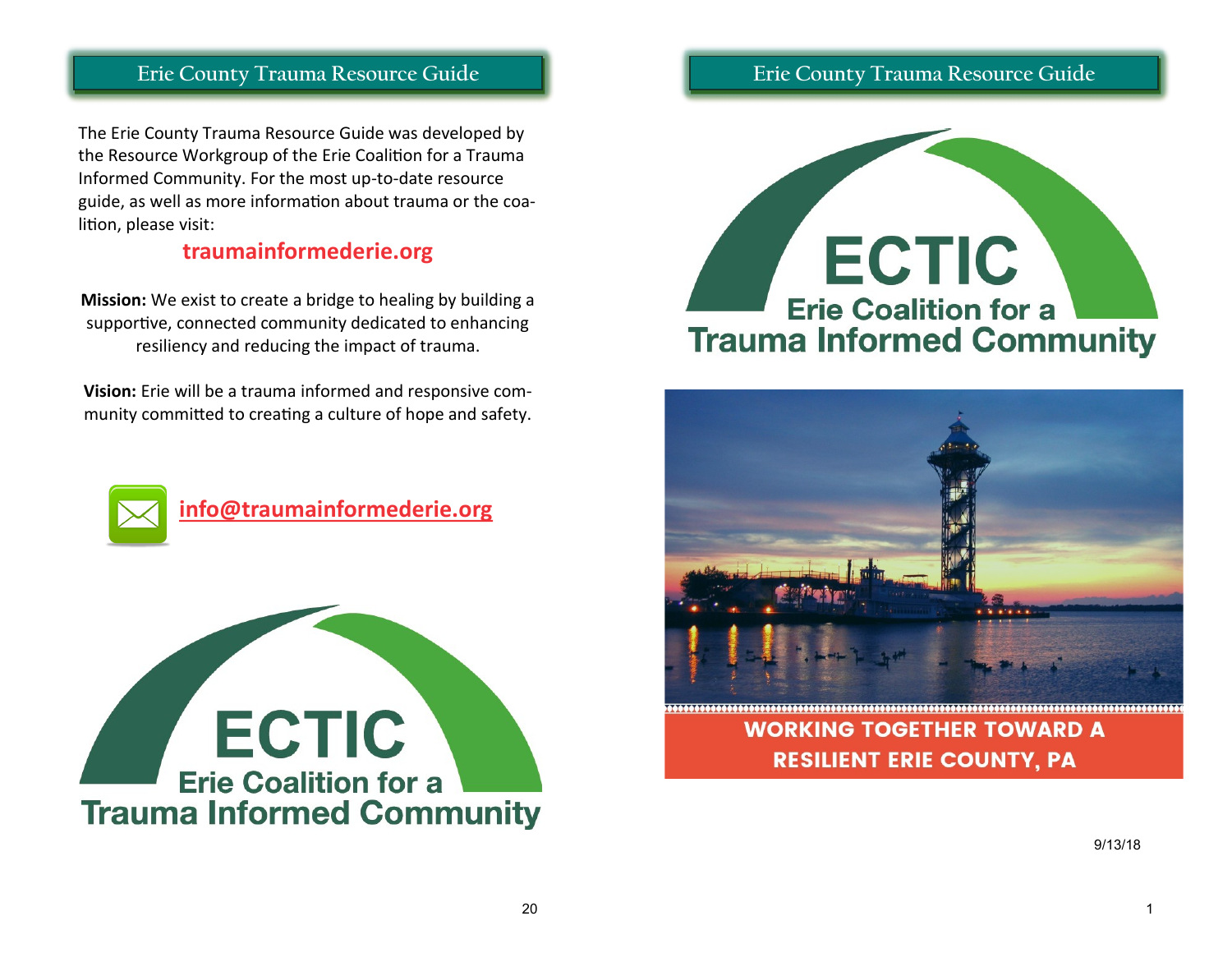### **Table of Contents**

|                                                   | Page |
|---------------------------------------------------|------|
| $2-1-1$ of NWPA                                   | 3    |
| Trauma-Relevant Resources                         | 4    |
| Interpersonal Violence                            | 5    |
| Family Support/ Individual Counseling             | 6    |
| <b>Quick Directory of Evidence-Based Programs</b> | 10   |
| <b>Veterans Services</b>                          | 16   |
| Refugee Services                                  | 17   |
| Critical Incident Stress Management Team          | 18   |
| Drug and Alcohol Services                         | 19   |
| <b>Homeless Services</b>                          | 19   |
| Notes Pages                                       | 20   |
| Erie Coalition For a Trauma Informed Community    | 22   |

**Trauma is when a person experiences an event or situation that upsets or overwhelms their ability to cope.**

**An event, series of events, or set of circumstances that is experienced by an individual as physically or emotionally harmful or life threatening and that has lasting adverse effects on the individual's functioning and mental, physical, social, emotional, or spiritual well-being (SAMHSA)**

### **Homeless Services:**

If you or someone you know is experiencing homeless and would like information or help in accessing resources that are available to you as an Erie County Resident, please contact:

Resource Navigators at 2-1-1 Northwest will help you get in contact with **814-Shelter**, where a trained professional will help you get in contact with housing resources in Erie County.

## **Drug and Alcohol Services:**

If you or someone you know is struggling with addiction to drugs or alcohol, you can receive help in accessing services and help that is available in Erie County by contacting:

**Erie County Office of Drug and Alcohol Abuse** 155 W 8th St #401 Erie, PA 16501 814-451-6877

A Resource Navigator may also be able to help you access additional resources and help by contacting 2-1-1.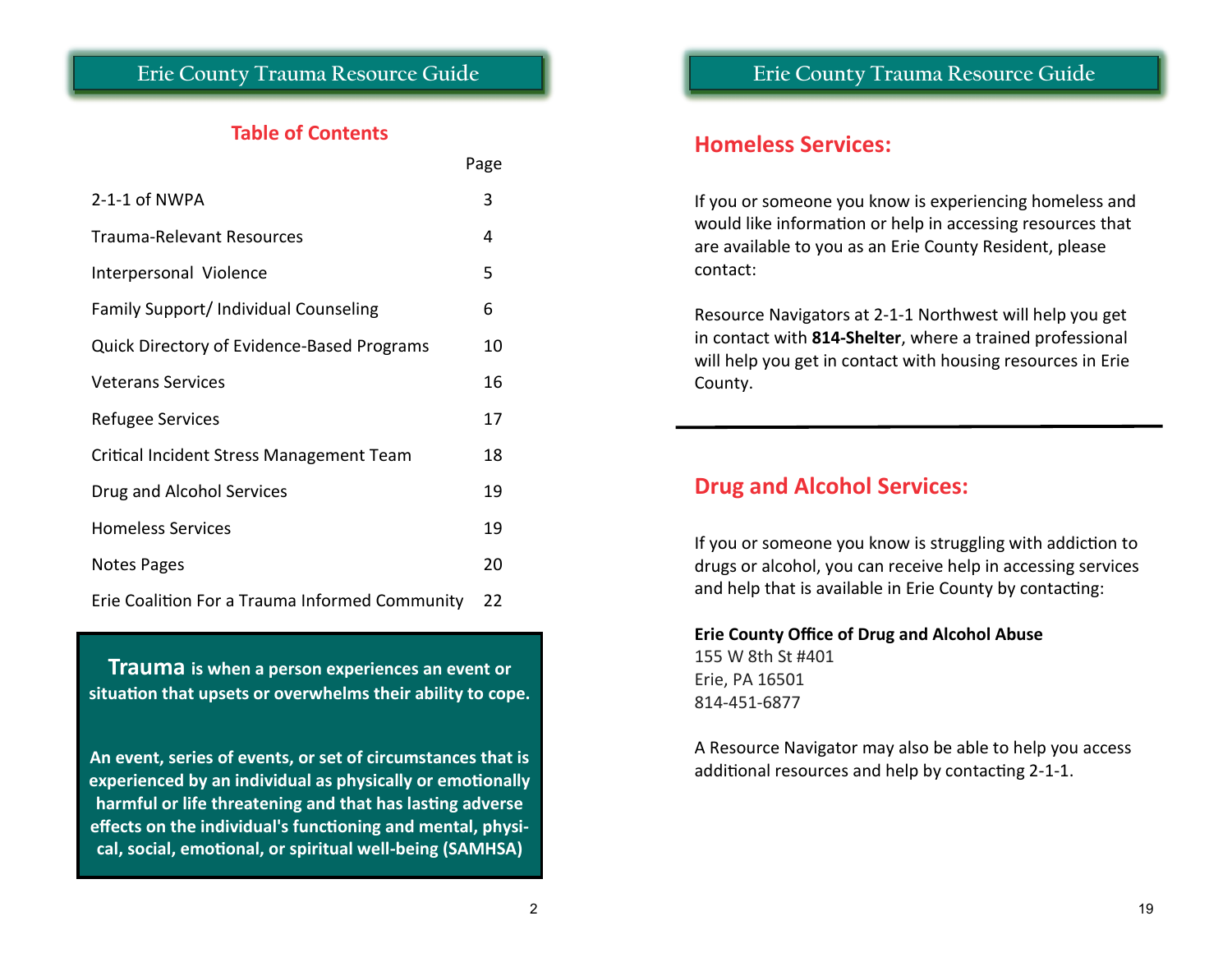### **Critical Incident Stress Management Team**

Safe Harbor's Critical Incident Stress Management (CISM) Team is a partnership between mental health and emergency medicine (EMS) staff. We help EMS and other high-risk workers who often have exposure to trauma on the job.

The CISM teams helps high-risk workers heal from the trauma, return to daily life, and avoid the long-term effects of traumatic stress. The CISM team provides pre-crisis prep, large group briefings and demobilizations, one-on-one crisis intervention, critical incident stress debriefings, defuse meetings, family and organizational support, and follow-up.

Requests for services can be made by calling **814-451-2322**.

### **Erie County Trauma Resource Guide**

#### **ARE YOU IN IMMEDIATE CRISIS?**

#### 814-456-2014 or 1-800-273-8255

911





**United Way of Erie County** 

You know to call 9-1-1 for police, fire and medical emergencies. Now you can call United Way's 2-1-1 to learn about social services that could benefit you. By dialing 2-1-1, you will be connected to a professional resource navigator who will listen to your needs and provide information on nonprofits that may be able to assist you. Call United Way's 2-1-1 Monday through Friday, 8 am to 4:30 pm, or visit www.pa211nw.org to conduct your own search. You can also text your need and zip code to 898-211 to receive information by text. Its free, easy and the quickest way to find help.

*It's easy to remember and simple to do. United Way's 2-1-1. Need help? Don't know where to turn? Simply dial 2-1-1 and talk with a trained, caring resource navigator who can assist you with access to thousands of programs that can help you - FREE of charge!*

#### **IT'S FREE, EASY AND CONFIDENTIAL. 2-1-1, IT'S THE QUICKEST WAY TO FIND HELP.**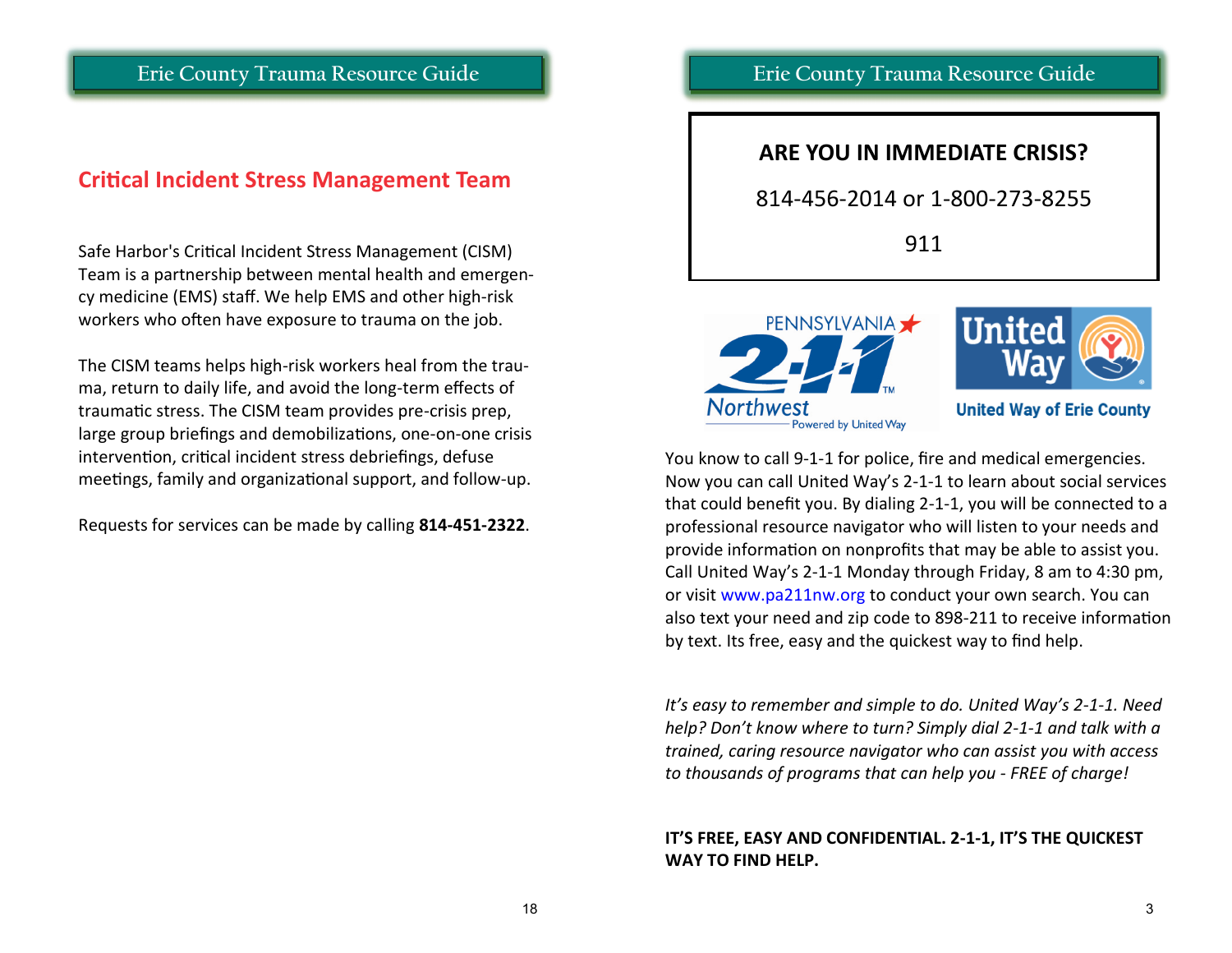### **Trauma-Relevant Resources:**

Trauma can affect and impact peoples' lives in many different ways. Most people understand that trauma can affect our:

- Feelings/Emotions
- Thinking
- **Behaviors**
- Relationships with Others
- Sensitivity to Stimulus (hypersensitivity)
- Mental Health
- Physical Health

However, trauma can affect us in ways that we sometimes don't think about. Some other ways that trauma can affect our lives include:

- Unemployment
- Housing
- Child care
- Food and Clothing
- Dental and Eye Health

If you find yourself needing help with any of these issues, or many others that are affecting your day to day living,

United Way 2-1-1 can help you find community resources dedicated to Erie County residents that may be able to help you.



### **Erie County Trauma Resource Guide**

## **Refugee Services:**

If you are a refugee living in Erie County and need assistance with accessing services or integration into the community, you can contact:

#### **Catholic Charities Counseling and Adoption Services** 329 West Tenth Street Erie, PA 16502 (814) 456-2091 <http://www.cccas.org/>

**International Institute of Erie** 517 E 26th St Erie, PA 16504 (814) 452-3935 [http://refugees.org/field](http://refugees.org/field-office/erie/)-office/erie/

**Multi-Cultural Community Resource Center** 554 Fast 10<sup>th</sup> Street Erie, PA 16503 (814) 455-0212 <http://www.mcrcerie.org/>

Help is offered in many languages.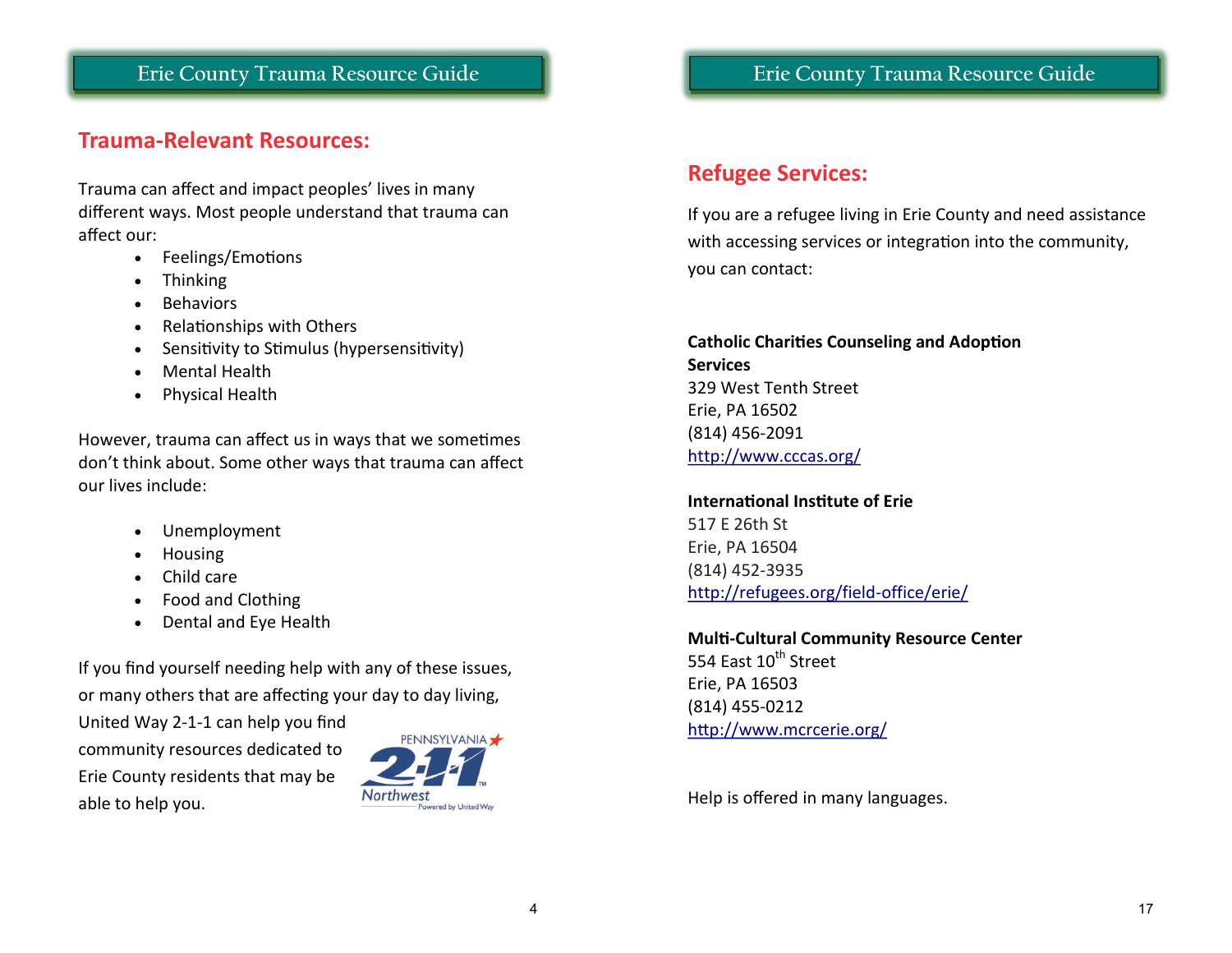### **Veterans Services:**

If you are a veteran, or a family member of a veteran, and are in crisis you can get help 7 days a week, 365 days a year by contacting:



Or you can contact the Erie VA Medical Center at the following number for services:

#### **Erie VA Medical Center**

#### **(814) 868-8661**

- Press 1 Pharmacy
- Press 2 Appointments/Call Center/Leave a Message with your Provider
- Press 3 Nurse Line
- Press 4 Eligibility
- Press 5 Billing
- Press 7 Veterans Crisis Line

**Erie County Trauma Resource Guide**

### **Interpersonal Violence Resources:**

*If you or someone you know is experiencing child abuse, for resources and help please contact:*

#### **Erie County Office of Children and Youth** 814-451-6600 (weekday) 814-451-1503 (evenings and weekends) [www.eriecountypa.gov/county](http://www.eriecountypa.gov/county-services/human-services/office-of-children-youth.aspx)-services/human-services/ office-of-children-[youth.aspx](http://www.eriecountypa.gov/county-services/human-services/office-of-children-youth.aspx)

*If you or someone you know is experiencing sexual assault, for resources and help please contact:*

**The Crime Victim Center** 814-455-9414 1-800-352-7273 [www.cvcerie.org](http://www.cvcerie.org/)

*If you or someone you know is experiencing domestic violence, for resources and help please contact:*

**SafeNet** Crisis Hotline: 814-454-8161 814-455-1774 [www.safeneterie.org](http://www.safeneterie.org/)

**Safe Journey** 814-438-2675 (24 hour hotline) <mysafejourney.org>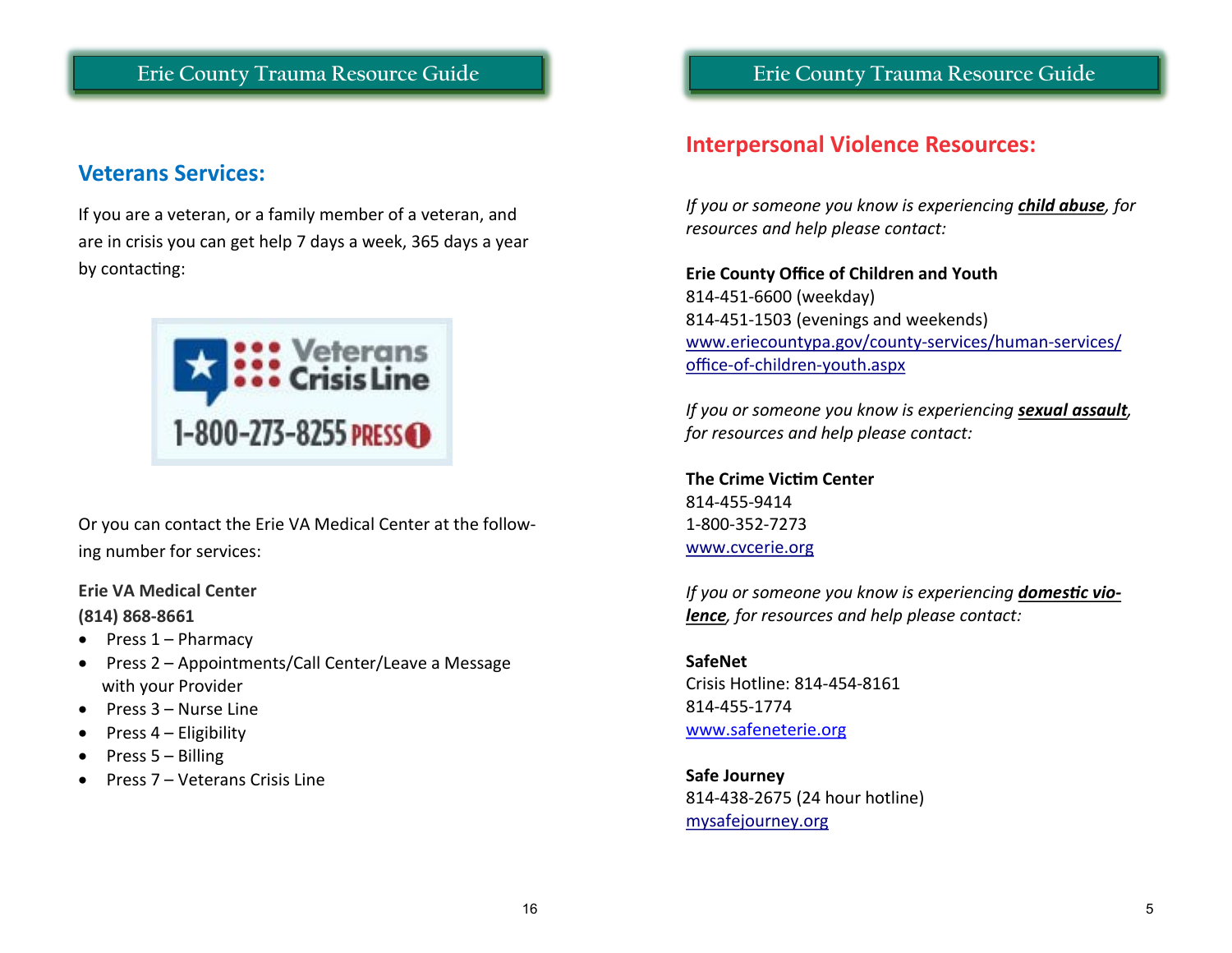## **Family and Individual Counseling:**

If you or someone you know is in need of counseling the following list of providers identify themselves as being trauma informed or trained is services that are aimed at addressing trauma related concerns. For additional resources or help in finding the service that you are looking for, you can also contact the **United Way 2-1-1.**

| ABC'S of Building Better Lives        | 814-825-2930 |
|---------------------------------------|--------------|
| Achievement Center, Inc.              | 814-459-2755 |
| Affinity Family Support Services P.C. | 814-835-1700 |
| AMHX2 Inc.                            | 814-833-1500 |
| <b>Aspire Counseling Services</b>     | 814-450-3550 |
| <b>Barber National Institute</b>      | 814-874-5631 |
| Beacon Light Behavioral Health Sys-   | 814-313-1661 |
| tems                                  |              |
| Bethesda Children's Home              | 814-724-7510 |
| Betty J. Young, M.A.                  | 814-734-7094 |
| Bobbe J. Cullers, LCSW                | 814-461-1192 |
| Brighter 2 Morrows Counseling, LLC    | 814-734-3377 |
| Christine Kalie LLC                   | 814-464-3958 |
| Conor C. Dawley, LPC                  | 814-964-0678 |
| Counseling and Assessment Ser-        | 814-455-0754 |
| vices LLC                             |              |
|                                       |              |

## **Erie County Trauma Resource Guide**

## **Strengthening Families Program (SFP) for Parents & Youth**

**Target Client:** Geared towards serving mothers between the age of 16-25 years who have a child between 3-5 years. Additional children that the mother may have will also be included in the program but one child must be in the 3-5 year range to qualify. Parenting program for families with youth ages 3-16.

**Description:** Family skills training program involving both the parent and the youth; enhances parenting skills & styles; strengthens family bonds; promotes positive communication among family members; builds life skills in youth including stress management, conflict resolution, and improved communication.

**Contact: SafeNet:** Andrea Zill (814) 455-1774 x255strong@safenet.erie.org

**Erie Family Center:** Michelle Martucci (814) 874-6984; mmartucci@eriesd.org

**For an up-to-date list of the Evidence-Based Programs List for Erie County, please visit the UnifiedErie page at:**

**https://www.unifiederie.org/ebpdirectory**

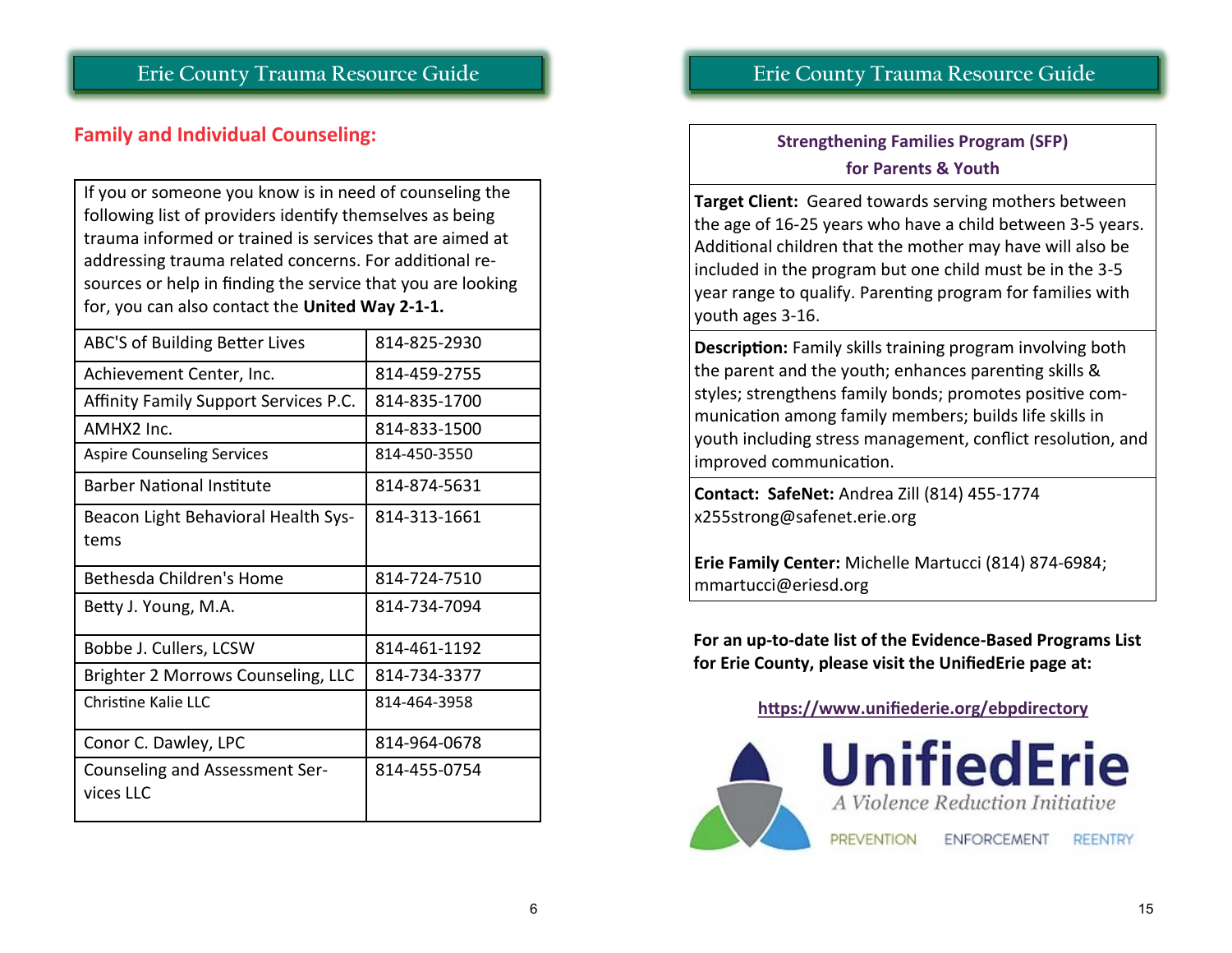#### **Parent Child Interaction Therapy (PCIT)**

**Target Client:** Children ages 2.5 - 6yr, 11mo. Children acting out or exhibiting behavior problems (verbal and physical aggression, defiance, noncompliance, temper tantrums); parents who could benefit from enhanced relationship and/or behavior management skills with young children.

**Description:** Outpatient counseling modality; improves parent-child relationship; reductions in disruptive behavior; improvements in parent behavior, parent stress, and maternal depression; improvements in child school behavior; generalization to untreated siblings.

#### **Contact:**

**Achievement Center:** (814) 459-2755, extension 1116 **Safe Harbor:** Mandy Fauble, (814) 459-9300; faublem2@upmc.edu **Sarah Reed Children's Center:** Matt Bogardus, (814) 835- 3126; mbogardus@sarahreed.org

#### **Functional Family Therapy (FFT)**

**Target Client:** 10 to 17 years old with externalizing problem behaviors stemming from relational problems within the family; caregiver must be willing to participate.

**Description:** In-home family therapy, one time per week for up to 22 weeks.

**Contact: Family Services:** Michele Kephart, (814) 866-4500; mkephart@fsnwpa.org

### **Erie County Trauma Resource Guide**

| Counseling Corner, LLC                                  | 814-573-0993 |
|---------------------------------------------------------|--------------|
| <b>Counseling Services of Michelle Adler</b>            | 814-636-3815 |
| Counselling Services Center of SE<br><b>Erie County</b> | 814-664-7761 |
| Courtney L. Oblinski, LPC                               | 814-566-4144 |
| Denise M Nowacinski, MA, LPC, NCC                       | 814-397-5430 |
| Douglas M. Buyer, PhD, LLC                              | 814-315-4054 |
| Edinboro Counseling & Psych Ser-<br>vice                | 814-734-3975 |
| Ekaterina V. Escobar                                    | 562-852-5661 |
| Family Services of NW PA                                | 814-866-4500 |
| Geraldine L. Orton, LPC                                 | 814-490-4235 |
| Golden Outlook Counseling                               | 814-616-3199 |
| <b>Goods Counseling Services, LLC</b>                   | 814-796-3933 |
| <b>Great Lakes Holistic Counseling</b>                  | 412-492-5834 |
| <b>Innovative Therapy Services</b>                      | 814-240-1017 |
| Irene T. Blackford, PhD, LLC                            | 814-454-4673 |
| James P. Schierberl, Ph.D. and Asso-<br>ciates          | 814-456-6078 |
| Janice M. DiLuzio, PhD                                  | 814-460-0117 |
| Jenna A. Bolton, LPC, LLC                               | 814-470-3745 |
| Jessica B. Macrino, LPC, LLC                            | 814-682-5053 |
| Jessica K. Vaughn, LPC, MA                              | 814-572-0830 |
| Kaleidascope Inc.                                       | 814-824-4515 |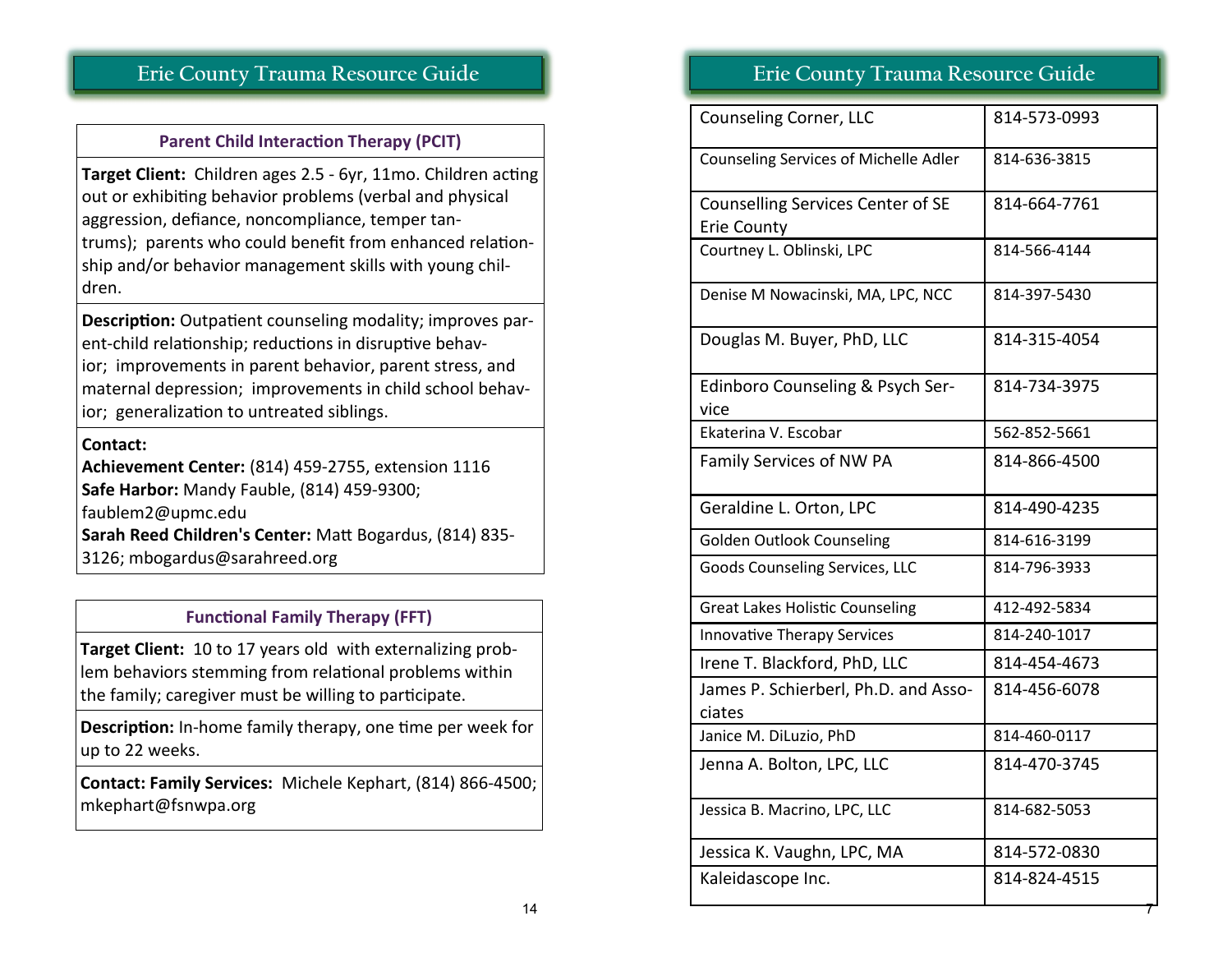| Karola M. Ranft, LCSW, MSSA                           | 814-838-1004 |
|-------------------------------------------------------|--------------|
| Kathleen M. Smith                                     | 814-392-4756 |
| Kellie L. Valentine, LPC                              | 814-871-6333 |
| Lake Erie Counseling, Inc.                            | 814-455-4009 |
| Linda M. Caldwell, MA, LPC, NBCC                      | 814-838-1400 |
| Lisa J. Sayers, LPC                                   | 814-462-7869 |
| Mark A. Borland, Ph.D.                                | 814-722-7467 |
| Mark A. Bratt, LSW                                    | 814-392-1244 |
| Mary Kathleen McIntosh                                | 814-572-4708 |
| <b>Medical Associates of Erie</b>                     | 814-868-3488 |
| Melissa A. Slomski-Long, Ph.D.                        | 814-833-6898 |
| Mindful Paths, LLC                                    | 844-977-2847 |
|                                                       |              |
| <b>Nicole Fies</b>                                    | 814-573-0993 |
| Northshore Psychological Associ-<br>ates, LLC         | 814-877-8013 |
| Parkside Psychological Associates,<br>LLC             | 814-807-0861 |
| <b>Psychological Health Services</b>                  | 814-864-9719 |
| Rachel A. Lackovic, LCSW, LLC                         | 814-873-5206 |
| Rebecca L. Billings, PhD                              | 814-969-0231 |
| Richard A. Sekula, Ph.D.                              | 814-397-6077 |
| Richard C. Blackford PHD PC                           | 814-835-7043 |
| Safe Harbor Behavioral Health of<br><b>UPMC Hamot</b> | 814-459-9300 |

## **Erie County Trauma Resource Guide**

#### **Multi-Systemic Therapy (MST)**

**Target Client:** 12-17 years old with delinquent behaviors (\*i.e., verbal/physical aggression, truancy, substance abuse, experiencing problems at school, etc.); a caregiver must be willing to participate.

**Description:** Intensive in-home therapy 2-5 times per week for up to 27 weeks; provides 24 hour on call service.

#### **Contact:**

**Family Services:** Erin Phelps, Supervisor, (814) 866-4500 ephelps@fsnwpa.org **Harborcreek Youth Services:** Norm Stanford, 814-899-7664 x311 nstanford@hys-erie.org

### **Multi-Systemic Therapy for Problem Sexual Behaviors (MST-PSB)**

**Target Client:** 10 to 18 years old exhibiting sexually related anti-social and delinquent behaviors; caregiver must be willing to participate.

**Description:** In-home therapy 3-5 times per week addresses the determinants of sexually inappropriate behavior and related behavior concerns; provides 24 hour on call service.

#### **Contact:**

**Family Services:** Erin Phelps, Supervisor, (814) 866-4500 ephelps@fsnwpa.org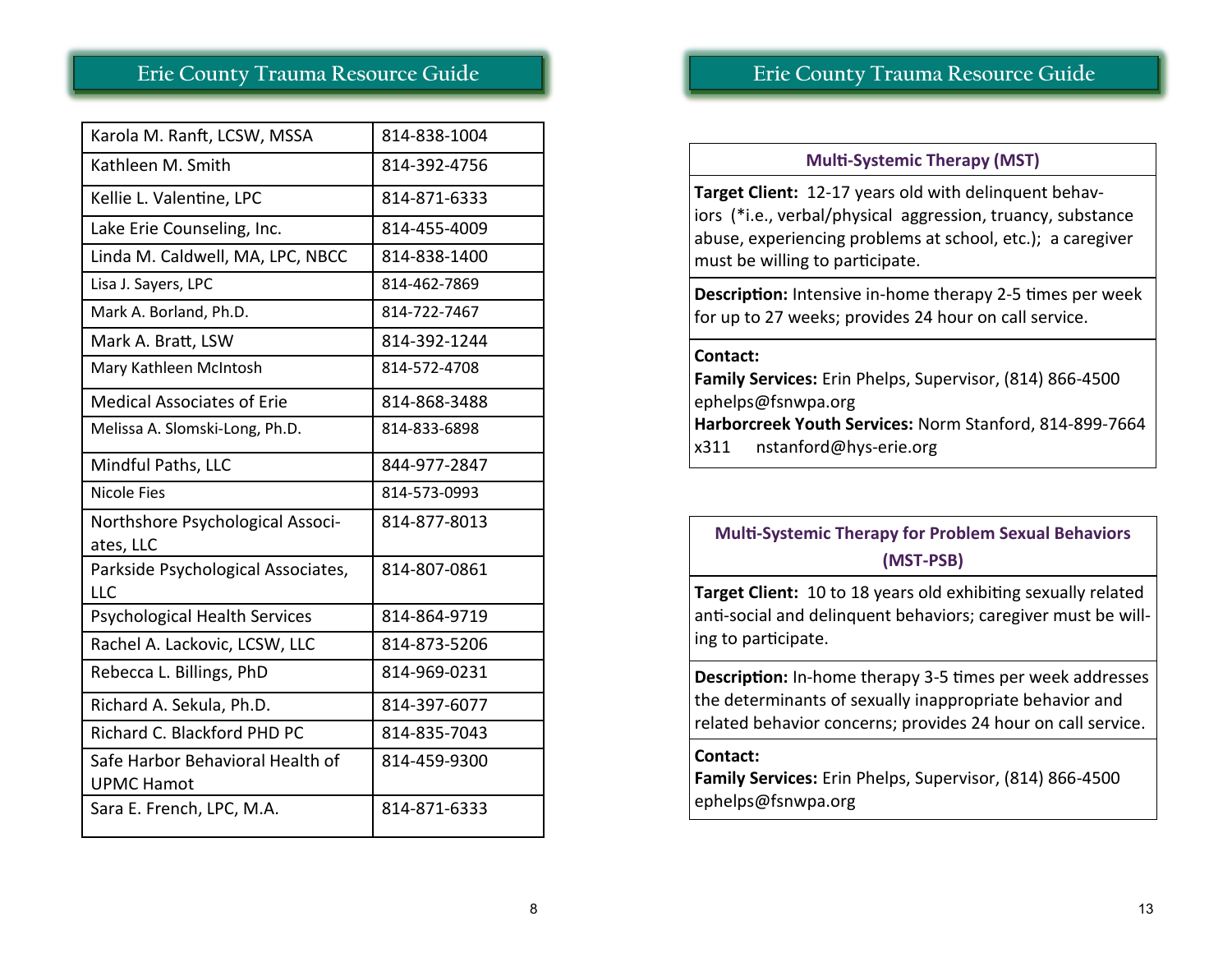#### **Trauma-Focused Cognitive Behavioral Therapy (TF-CBT)**

**Target Client:** Any child age 3 to 18 experiencing a traumatic life event such as abuse, neglect, traumatic loss/ death of a loved one, fire, disaster, auto accident, etc. (Children over the age of 18 can still be accepted at the Achievement Center as long as they are enrolled in the public school system; Up to age 21 at Barber Center with a qualifying mental health or ASD diagnosis)

**Description:** Weekly office based therapy works to minimize the negative impact of traumatic life events that may be resulting in depression, anxiety, or behavioral problems.

#### **Contact:**

**Achievement Center:** (814) 459-2755, extension 1116 **Family Services:** Sandi McIntire, (814) 866- 4500 sandim@fsnwpa.org **Barber Center**: Steve Colvin, (814) 878- 5930 scolvin@barberinstitute.org

#### **Family Group Decision Making (FGDM)**

**Target Client:** Families must be referred by the Erie County Office of Children and Youth or Juvenile Probation.

**Description:** Facilitates a decision-making process that draws together extended family members to develop a sound plan to address concerns with regard to child safety, well-being, and overall development.

**Contact: Family Services:** Sarah Williams, (814) 866 4500 sarahw@fsnwpa.org **Union City Support Center:** Dave Robinson, (814) 438- 7550 dave.ucfsc@gmail.com

### **Erie County Trauma Resource Guide**

| Sarah A. Reed Children's<br>Center                      | 814-480-8985 |
|---------------------------------------------------------|--------------|
| Sarah Bickel Counseling LLC                             | 814-923-1152 |
| St. Vincent Medical Educa-<br>tion & Research Institute | 814-774-3128 |
| Stairways Behavioral Health                             | 814-454-5686 |
| Steven J. Reilly, MA                                    | 814-459-6858 |
| Suzanne M. Csop, Ph.D.                                  | 814-455-5785 |
| The Family Institute, Inc.                              | 814-480-8797 |
| Theresa Peterson-Hadden LLC                             | 814-384-2423 |
| Thomas J. Calabrese, LPC                                | 814-866-0905 |
| Tracy M. Wojcik, LPC                                    | 814-616-4772 |
| Tradewinds Counseling Ser-                              | 814-240-2955 |
| Tyler Titus, LPC                                        | 814-303-2772 |
| Wagner Behavioral Health<br>Services, LLC               | 814-827-2218 |
| Wellspring of Life, LLC                                 | 814-812-9738 |